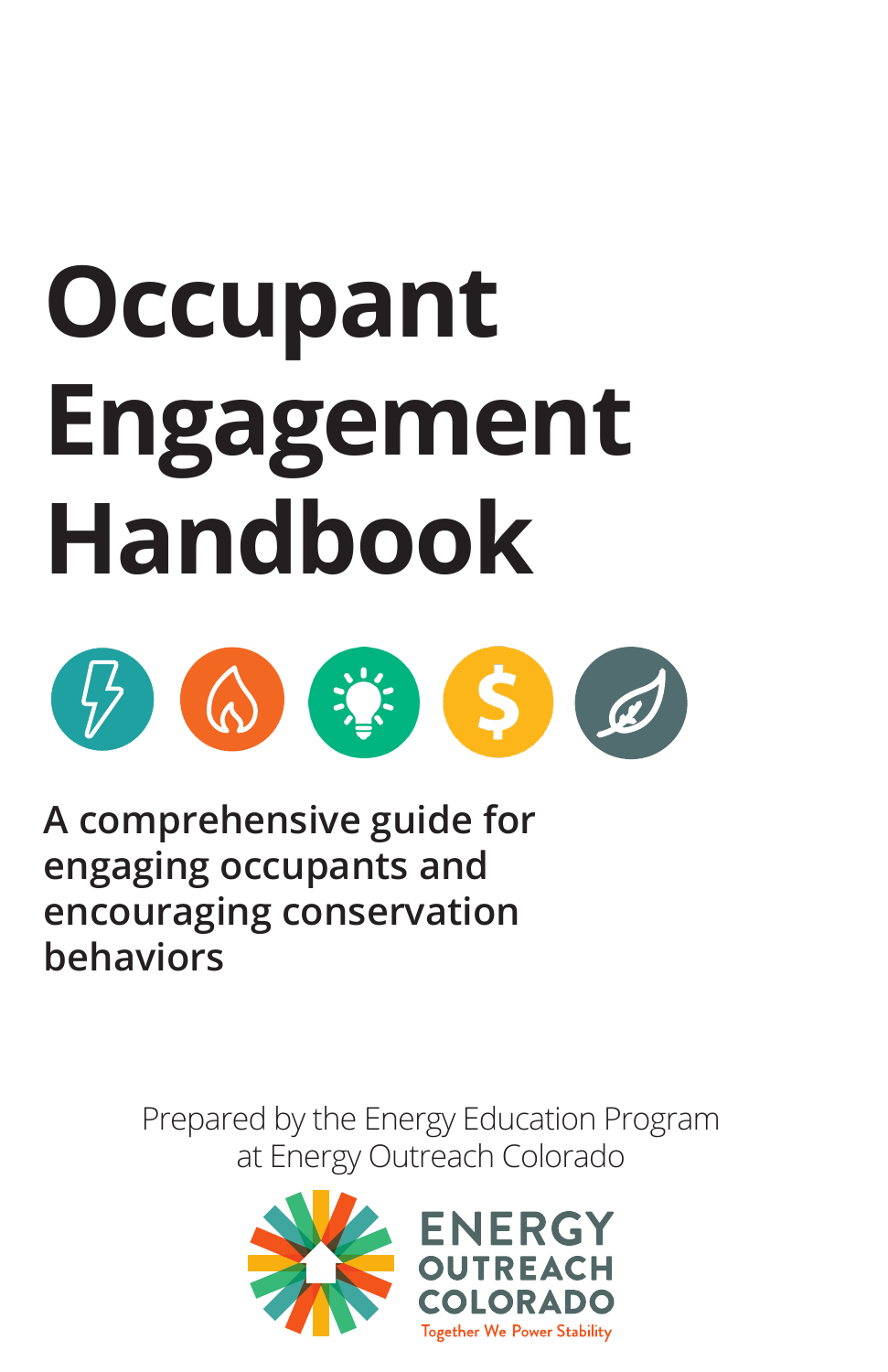# **Table of Contents**



# **Overview**

**Taking meaningful steps to conserve energy can lead to benefits for your organization and the broader community.**

**Large energy bills can use up funds that could go towards helping the community your serve**. While efficiency upgrades will help lower your annual utility bills, you can save even more by engaging building occupants (staff, volunteers, residents, program participants, etc.) and taking steps together to reduce energy use.

According to Energystar.gov, **50% of a building's total energy use comes from plug loads, lighting, and HVAC, which are often controlled by building occupants.** Small changes by your community can lead to big annual energy savings.

Reducing energy use not only **saves money**, but also **extends the life of your equipment**, and contributes to the community by **reducing carbon emissions and air pollution**. By committing to conserving energy, your organization can promote itself as being responsible in your community, which can draw more funders and more engaged staff.

Use this guide to develop a community engagement strategy and maximize savings through energy conservation!

### **Getting Started**

Pages 2 - 3

Step 1: Understand your reasons for saving energy

Step 2: Collect Materials

| <b>Getting Buy-In</b> |  |
|-----------------------|--|
|-----------------------|--|

Pages 4 - 5

Step 3: Reach out to Building Occupants

Step 4: Start a Green Team

#### **Staying Motivated** Pages 6 - 7

Step 5: Building Green Culture

| <b>Get in Touch</b> | Page 8 |
|---------------------|--------|
|                     |        |

**ENGAGEMENT HANDBOOK**

**01**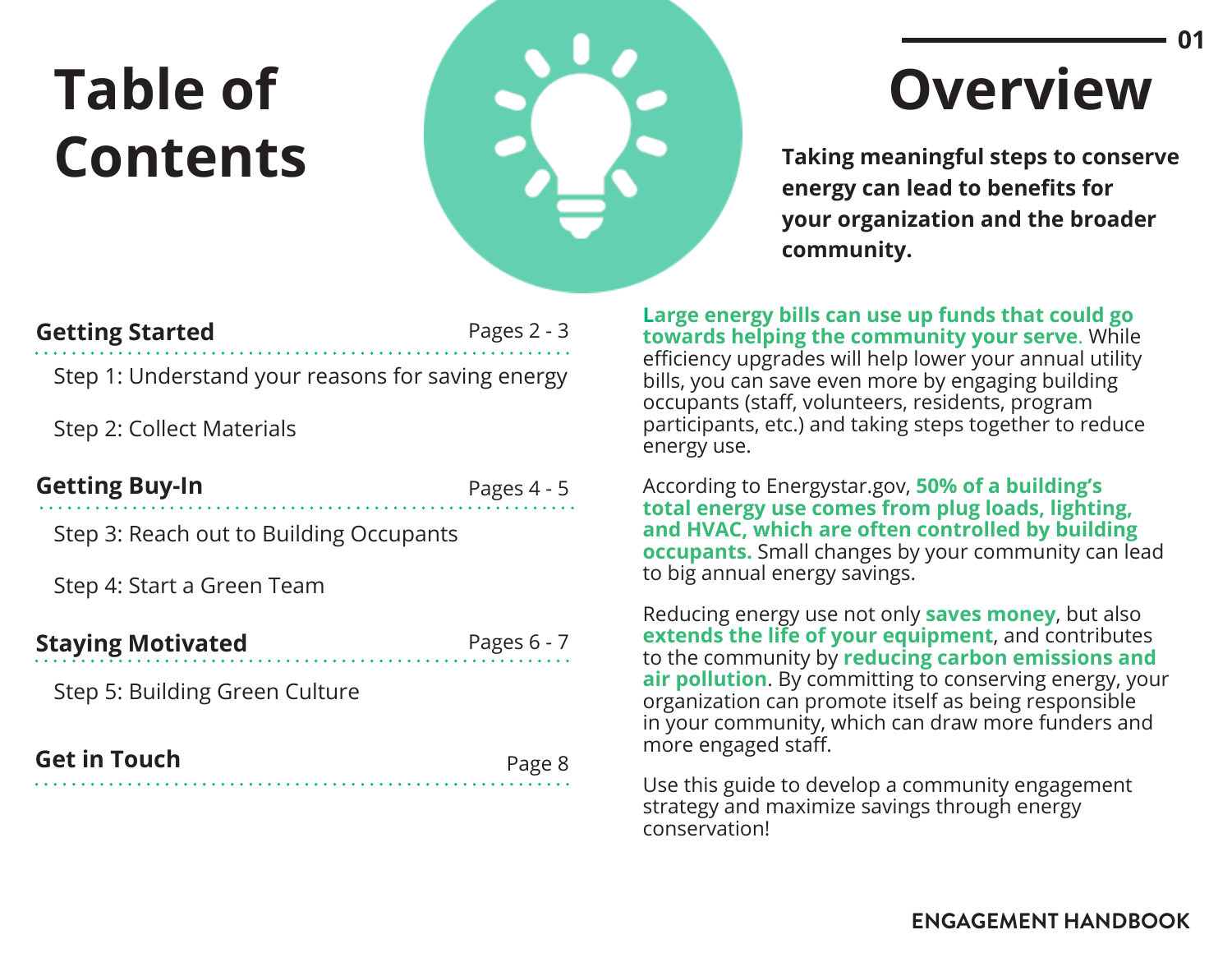# **Getting Started**

**Time to get organized! Take the steps below to develop a game plan and get occupants excited about saving energy.** 

### **Step 1: Understand your reasons for saving energy**

Decide on your main motivations for wanting to save energy. Clarifying these reasons early will help keep your occupants engaged and excited to continue saving energy.

Write down your top motivations and return to them regularly, especially when occupants need an extra push to continue taking action.

### **Motivations may include:**



**02**

Saving money on energy bills to invest back in your community



Reducing emissions to help the environment and to conserve resources



Reducing air pollution and improving community health

#### **Our Top Motivation is:**

# **Step 2: Collect Materials**

After understanding why you want to save energy, it's time to gather information about your building and your current energy use that can help determine your priorities when taking action.

# **Materials to collect include:**

#### **Energy Bills**

Your bills will demonstrate your current usage and help you set an energy-saving goal. Download usage data from your utility online account.

#### **"Understanding your Energy Bills" Document**

This guide from Energy Outreach Colorado will help you understand your bills, and make sure you are not paying extra fees.

### **Efficiency Upgrade Information**

EOC provides material explaining installed efficiency upgrades and connects each with conservation actions. Collect this and any other information on recent efficiency upgrades in your building.

### **Past Energy Audit Information, etc.**

Gather any additional information on equipment in your building and any past energy audit analysis (if applicable).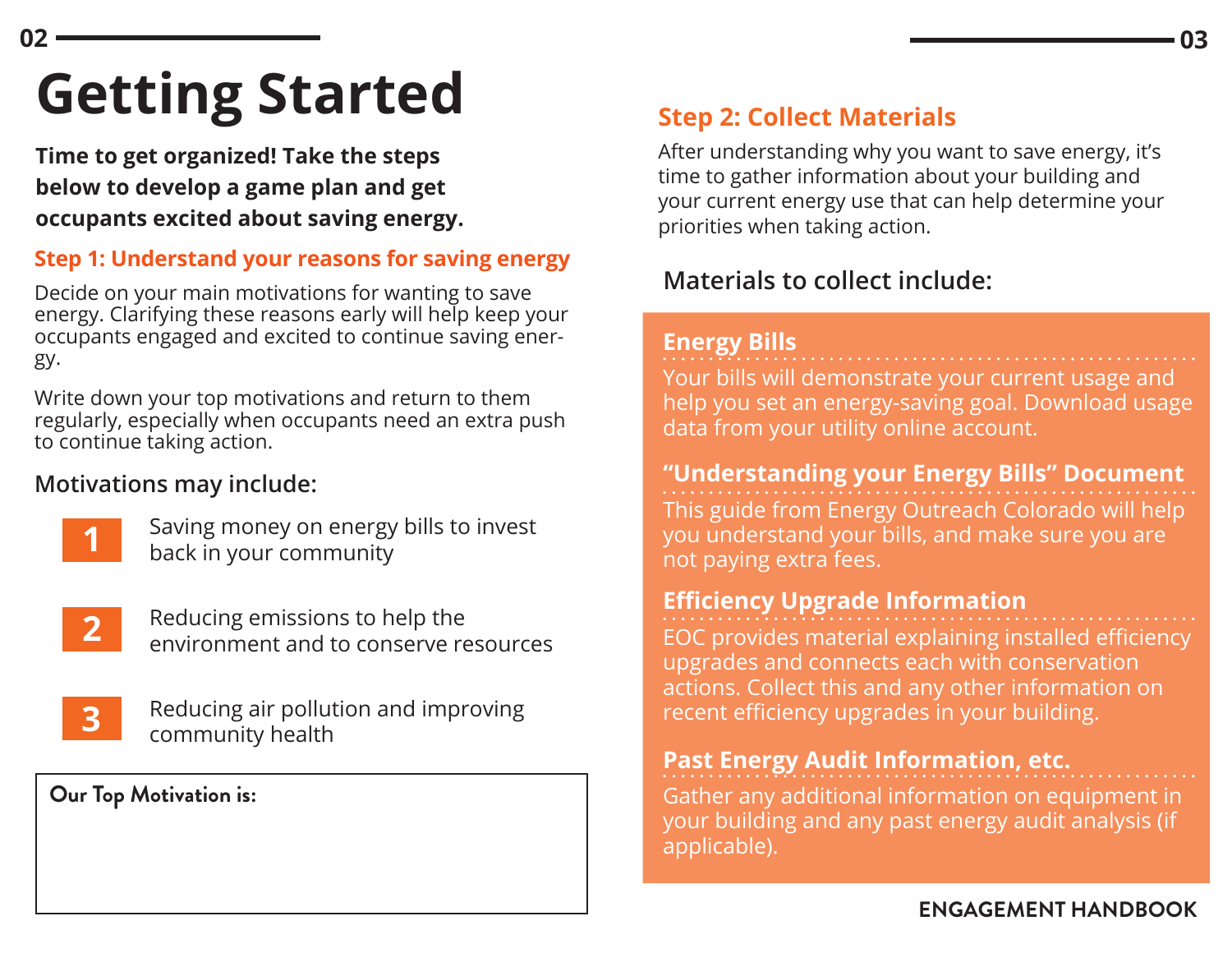# **Step 3: Reach Out to Building Occupants (Residents, Staff, Volunteers, etc.)**

To save the most energy, you need to have assistance from your building occupants: staff, volunteers, residents, students, or anyone else sharing use of the space. These partners can help you identify areas where energy can be saved, and can motivate others to save energy.

### **Explain benefits of saving energy:**

**04**

Begin by talking with occupants about the benefits of saving energy. Allow them to add in their input and explain what messages and actions by leadership would motivate them the most to commit to conserving energy.

### **Identify energy champions:**

Ask for volunteers to help promote these efforts with others. Not everyone will immediately be on board, but having a few champions will help take pressure off leadership and allow occupants to take ownership over conservation practices.

## **Share info on current energy usage:**

Share the documents you collected in Step 2 with occupants at a staff meeting or brownbag lunch. Discuss current energy usage, energy goals, info about any efficiency upgrades, and ask for ideas for conservation. Reach out to the EOC Energy Education team for presentation slides that can assist you, or swwchedule a presentation by the EOC Education Team.

# **Step 4: Start a Green Team**

Work with conservation leaders and champions at your organization to create a Green Team. Provide the team with info on current use and allow time for them to have meetings to discuss conservation actions.

#### **Allow Green Team to set conservation priorities**

Begin to identify areas in which energy conservation actions could be implemented. You may want to focus on putting together a list of top actions that would apply to most workspaces, residences, etc.

#### **Have team take inventory of current use**

Search for energy waste, such as unnecessary lighting, hot or cold spots in the buildings, or equipment that is often running while not in use.

### **Ask the team to analyze climate control**

Poll occupants on reasonable temperatures, revisit dress code, eliminate space heaters, and implement procedures for adjusting temperature when building is unoccupied.

#### **Encourage the team to connect actions to benefits**

Money savings, environmental and health benefits, or other motivating factors you've identified. This could also include discussing health and wellness benefits of actions, like reducing eye strain by implementing better lighting.

## **ENGAGEMENT HANDBOOK**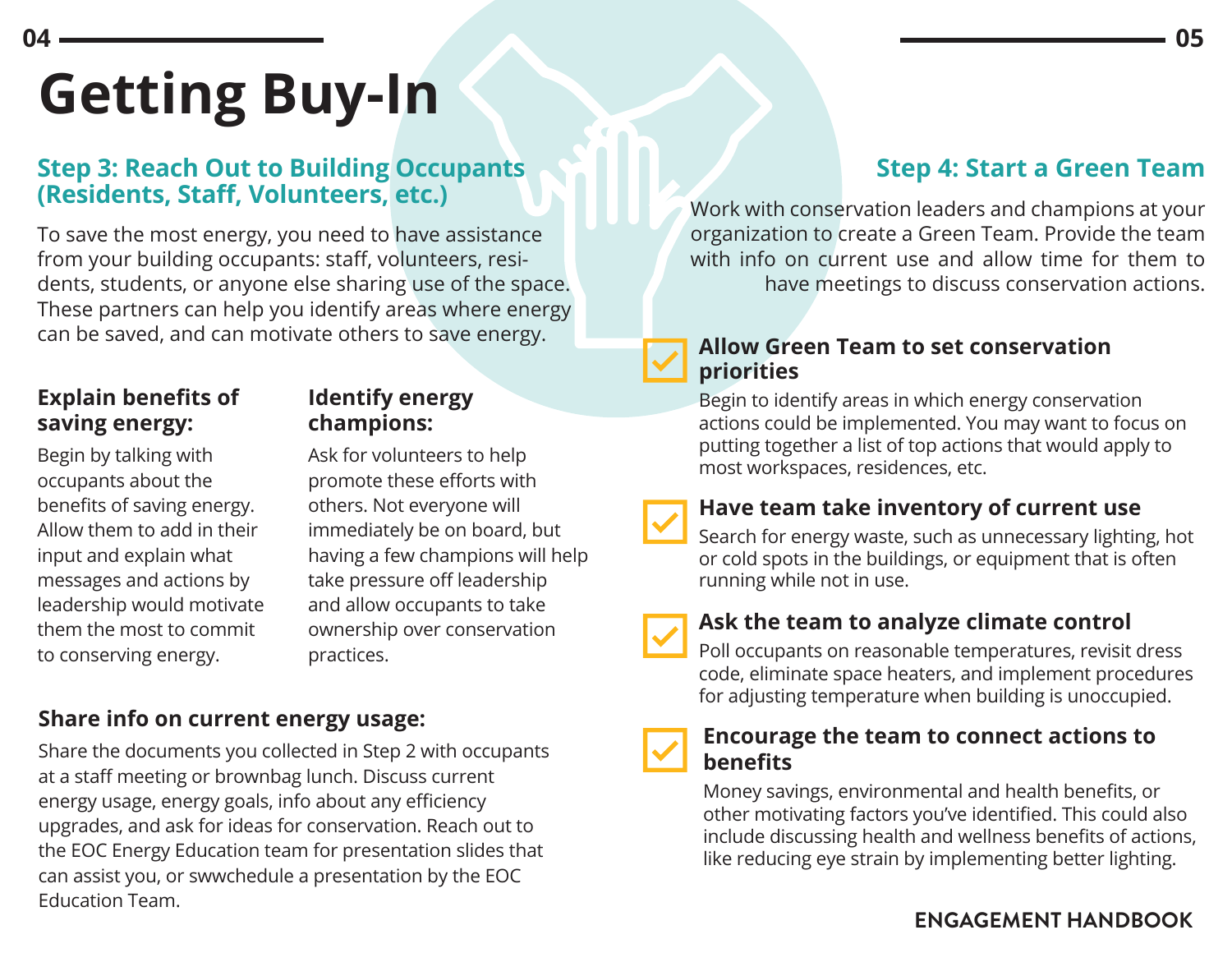# **Staying Motivated**

# **Step 4: Building Green Company Culture**

Long-term energy savings require a commitment by leadership at your organization. Take the following steps to help emphasize the importance of conservation and keep building occupants motivated:

#### **Update all occupants regularly on progress:**

Have the Green Team present monthly or quarterly on top actions and progress towards energy goals. Send emails or newsletters with updates on progress and seasonal tips to cut energy use at work and at home. You can also use this as a platform to highlight successes and shine a spotlight on energy champions.

#### **Provide incentives or rewards:**

Good work deserves a pat on the back. Great work deserves a prize, preferably given in front of an audience. Whether it is a coffee mug or a check, incentives and recognition are great ways to motivate your occupants or employees to achieve even greater energy savings. It is not all just selfless giving though. By providing incentives and recognition, you will help sustain momentum and support for your program.

#### **Clearly advertise energy goals to building occupants:**

Email, post online, or publicly display the past 6–12 months of energy use information in high-traffic areas (such as meeting spaces, lobbies, bathrooms, elevators, etc.)



Seeing the data and trends in energy use can inspire occupants and employees to keep saving.



Update the data monthly to keep employees informed about your progress toward achieving energy goals.

#### **Promote your efforts to external supporters of your organization**.



Send out info about your conservation savings to donors, your board, friends, and/or the media.



Add a conservation update to external newsletters, promotional emails, etc.



Describe how energy savings help your organization save money that you invest back into your mission.



Mention your commitment to energy savings in job postings to attract more engaged and motivated staff.

#### **ENGAGEMENT HANDBOOK**